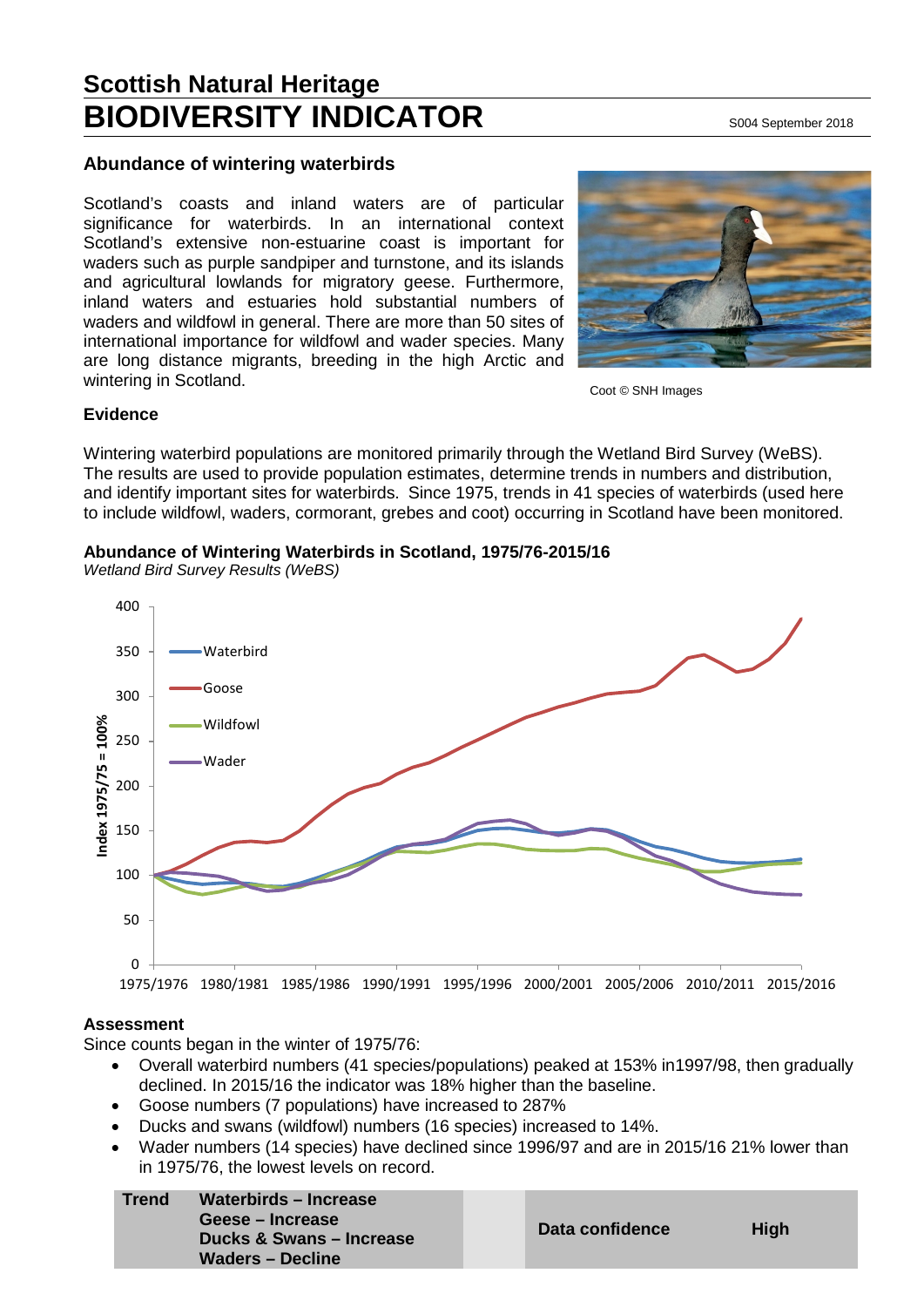# **Commentary**

The waterbird index has fluctuated over time with sustained declines for waders since the late 1990s. The individual species trends reveal a range of fortunes for Scotland's wintering waterbirds.

Waders, as a group, have declined the most, in terms of both the combined trend and the individual species trends. Scotland is in an important position within the East Atlantic Flyway (the migration route used by our waders). Eight species declined – turnstone, ringed plover, redshank, purple sandpiper, dunlin, knot, golden plover and lapwing. Their trends follow a similar pattern, peaking between 1994/95 to 1999/99 then declining from 2002/03. Some species may shift in response to climate change (Rehfisch *et al*., 2004), with good supporting evidence for knot and dunlin populations being mobile responding to changes in food availability (Conklin & Colwell, 2008). For declining high Arctic breeding waders (turnstone and purple sandpiper) the reasons are not so clear. Summers *et al*. (2012) highlighted breeding success as being a potential driver for purple sandpiper populations. We still lack the crucial research, particularly on our rocky shore waders to understand the factors are driving declines – the latest non-estuarine wader census having shown that turnstones had decreased whereas sanderlings had increased. Three wader species increased – black-tailed godwit, sanderling and grey plover, while wintering numbers of bar-tailed godwit and curlew are currently similar to those in the late 1970s. Our black-tailed godwit are typically from the Icelandic sub-population which are increasing in response to agricultural and climatic change (Gill, *et al*., 2007), but the increases in Scotland are not at a scale that reverse the large declines that have led to this species being listed as IUCN Near Threatened. Bar-tailed godwits are also Near Threatened; studies have shown that they are highly mobile in winter (Rehfisch *et al*., 2003), so the trend at a Scotland scale may not reflect what is happening at a broader scale.

The majority of goose populations have increased. Barnacle geese have seen some of the largest increases, with protective legislation and changes in agricultural management helping to improve their fortunes to the degree that management options are now being explored to help reduce emerging conflicts with crop-growers (McKenzie, 2014). In contrast, Greenland white-fronted goose have declined since the late 1990s. This is thought to be due to factors on the breeding grounds including high late-spring snowfall and competition with Canada geese that are spreading northwards into Greenland (Fox *et al*., 2011). On the wintering grounds, many sites have seen local declines although recent work has shown that some sites are buffered against the overall national trend (e.g. Weegman *et al*., 2016).

Following a steady decline in numbers of other wildfowl (excluding geese, so ducks and swans) over the decade after the turn of the millennium, there is an early indication that the recovery of more recent winters is beginning to level out. There remain marked differences in the fortunes of the various species. Nine species including, gadwall, teal, shelduck, shoveler, and mute swan, increased over time while six species have declined, with wintering numbers for three species, mallard, scaup and pochard at their all-time low. Among other waterbirds, little grebe and cormorant increased, while numbers of great crested grebe and coot declined.

## **Source data**

The Wetland Bird Survey (WeBS) monitors wintering waterbirds covering all of the major estuaries throughout the UK **<http://www.bto.org/volunteer-surveys/webs>**. This is complemented by annual results of the WWT/JNCC/SNH Goose and Swan Monitoring Programme and Non-Estuarine Waterbird Surveys undertaken periodically to improve coverage of the coastline outside estuaries. Further information on waterbird trends on protected sites in Scotland can be found at **<http://www.bto.org/volunteer-surveys/webs/publications/webs-alerts>**